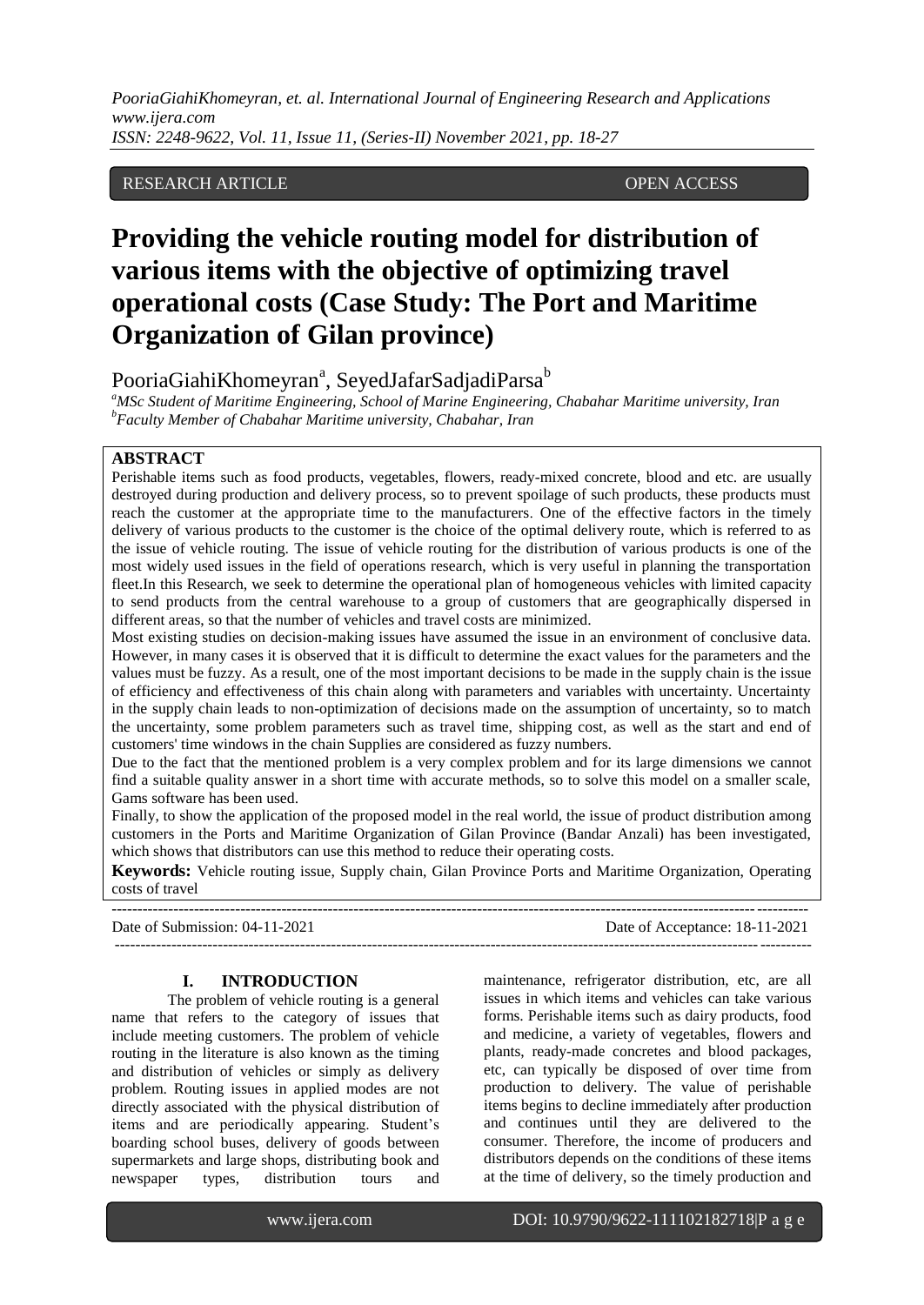distribution of these items will have a significant impact on the income of producers and distributors. The continuous and rapid perishability of this type of items causes the producers to delay the production time of these items as much as possible and to deliver the produced items to the consumer as soon as possible. For this reason, one of the factors affecting vendor's revenue is fast and efficient transportation along the supply chain, Chen et al.  $(2009)$ .

The problem of vehicle routing for the distribution of different items is a practical type of routing problem. The problem of vehicle routing for the distribution of various items was first proposed by Dantzig and Ramser (1959), and is still one of the most popular and efficient field of research in operations due to the difficulty of solving and its many applications in today's world. Routing is one of the most challenging optimization issues, and for more than 50 years we have been trying to design an optimal set of transport fleet routes to serve all customers. The problem vehicle routing has a variety of constraints which can be referred to as constraints of vehicle capacity, time window, length of paths, etc. the problem of vehicle routing is a general name for a set of optimization problems which serve consumers using a number of vehicles. The vehicles leave the warehouse, serve the network consumer, and return to the station after completing their journey, and finally the cost function of the problem is minimized and consumer satisfaction is maximized. Fig.1 shows a view of common inputs for the problem and one of the possible outputs.



**Fig. 1.** Problem Solving (b) - Example of a Vehicle Routing Problem (a)

The problem of vehicle routing for the distribution of various items is an extension of the problem of the traveling salesman. The issue of the traveling salesman is one of the most fundamental issues in the routing and planning of transportation. In the case of TSP, the goal is to find the shortest route that passes through a set of cities, meets each city only once, and then returns to the original city from which it started. In fact, the TSP problem is a type of VRP problem with a vehicle, with no restrictions and no known origin, so that customers have no demand, so VRP is much more complex than TSP. The simple route routing problem specifies the optimal routes in such a way that each node meets only once with one transport vehicle, while the beginning and end of the routes are at a point called the warehouse. Figures 2 and 3 show the TSP and VRP problems.



**Fig. 2. The issue of the traveling salesman**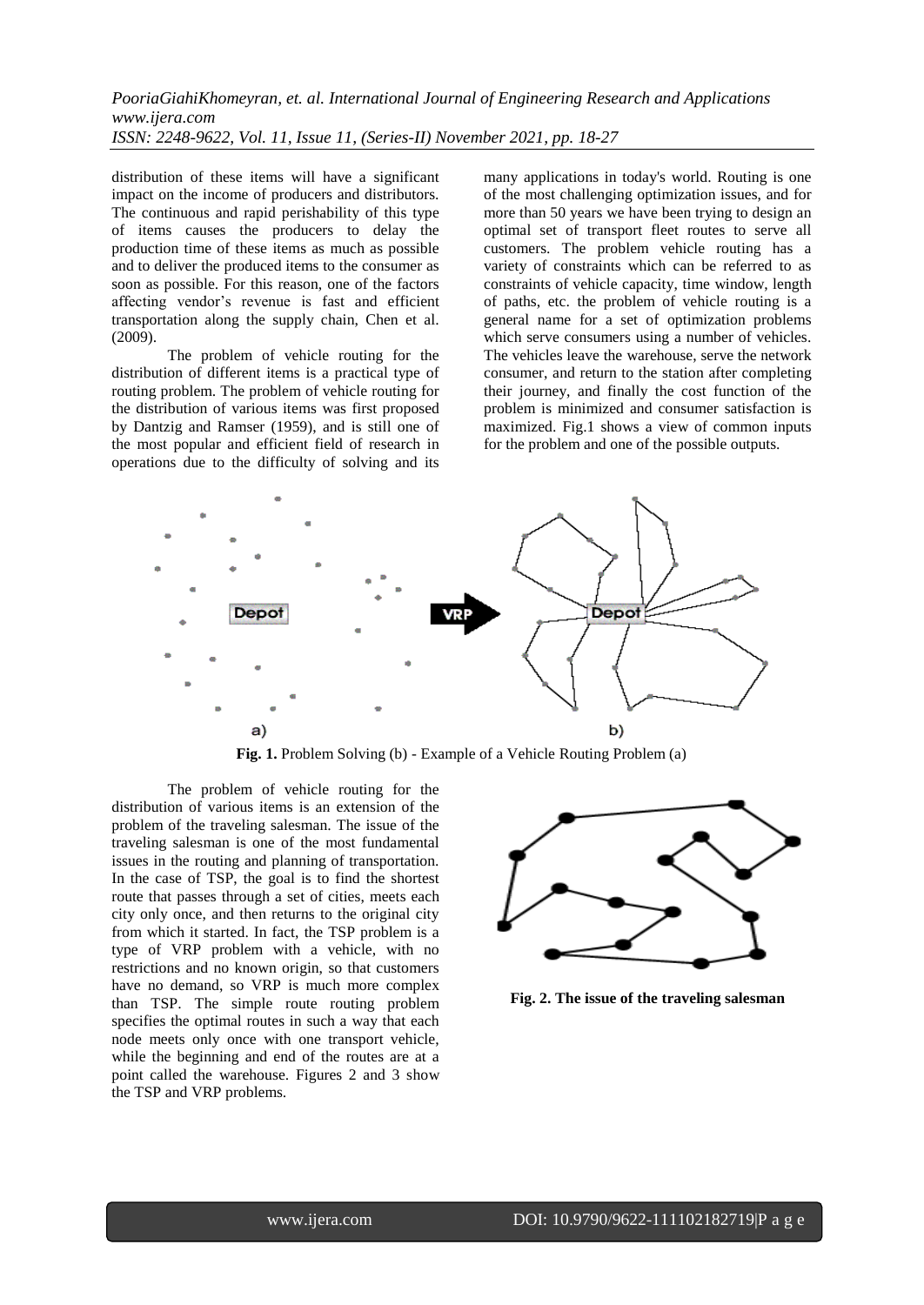

Fig. 3. Vehicle routing issue

The problem of vehicle routing for the distribution of various items is an extension of the problem of the traveling salesman. The issue of the traveling salesman is one of the most fundamental issues in the routing and planning of transportation. In the case of TSP, the goal is to find the shortest route that passes through a set of cities, meets each city only once, and then returns to the original city from which it started. In fact, the TSP problem is a type of VRP problem with a vehicle, with no restrictions and no known origin, so that customers have no demand, so VRP is much more complex than TSP. The simple route routing problem specifies the optimal routes in such a way that each node meets only once with one transport vehicle, while the beginning and end of the routes are at a point called the warehouse. Figures 2 and 3 show the TSP and VRP problems. In the last decades, many research projects have been done on different kinds of routing problems and their methods for solving them, but compared to the classical routing problem that many research has been done, less research has been done to the problem of vehicle routing for the distribution of various items by considering time windows. The VRPTW problem is the design of a set of routes for a fleet of vehicles, which are beginning and ending the routes in the warehouse, and the service is given to a certain number of users scattered across different geographic areas. Each consumer must be met by one of these routes in a specific time window and the goal is to minimize the total cost of customer service, HashemiAmiri (2013). One of the main reasons for this research is the high cost of travel and movement of various items from origin to destination, which in this research will try to minimize the operating costs of goods by providing an efficient mathematical model.

The transportation system in today's industrial world has a very important role in economic development due to the possibility of consuming items in places far away from their place of production. Delivering the final product to a customer requires the transfer of raw materials from suppliers to manufacturers, the transfer of semifinished products between factories, and finally the delivery of the final product to customers and target markets. Due to the number of transportation activities, transportation costs account for a high percentage of logistics costs (between 40 and 70%) and The design of distribution networks has also become one of the most important issues in the field of supply chain and logistics management due to its significant impact on reducing logistics costs and improving the quality of service, Ghiani et al. (2004). It is also possible to develop existing active markets and create new markets using efficient transportation systems, delivered perishable products to consumers around the world in the shortest possible time, and used the competitive advantages of developing countries to produce more cost-effective products, Karaoglan et al. (2012).

# **II. LITERATURE REVIEW**

Federgruen et al. (1986), considering the costs of commodity shortages, the cost of corruption, and the costs associated with transporting goods, they presented an efficient mathematical model for transporting various items and optimal allocation, which in this study showed that items produced from a central warehouse to specified locations demand for goods is probable, they are sent. In the relevant model, the goods produced in the central warehouse are perishable and must be used for a certain period of time, otherwise the goods will be rotten and unused. In their model, different states for delivery of goods to consumers considered that in the first part the demand for each consumer is met separately and in the second part consumers are assigned to certain routes.

In an article published by Tarantilis and Kiranoudis (2001), they presented a precise and quick solution to the problem model of dairy distribution in Greece. In this study, the problem was formulated as a model of vehicle routing with an unbalanced fleet, which due to the complexity of the model, to date, no suitable solution has been found for this problem. Tarantilis and Kiranoudis developed a threshold-based algorithm to meet the needs of the organization. These two people tried to provide solutions to increase the efficiency and productivity of the organization by using the results of the solved model. In another research paper, Tarantilis and Kiranoudis (2002) formulated the problem of distributing meat products from warehouses between distribution centers in Greece as a model for the problem of routing multiwarehouse vehicles. To solve this model, they used a meta-innovative solution method called random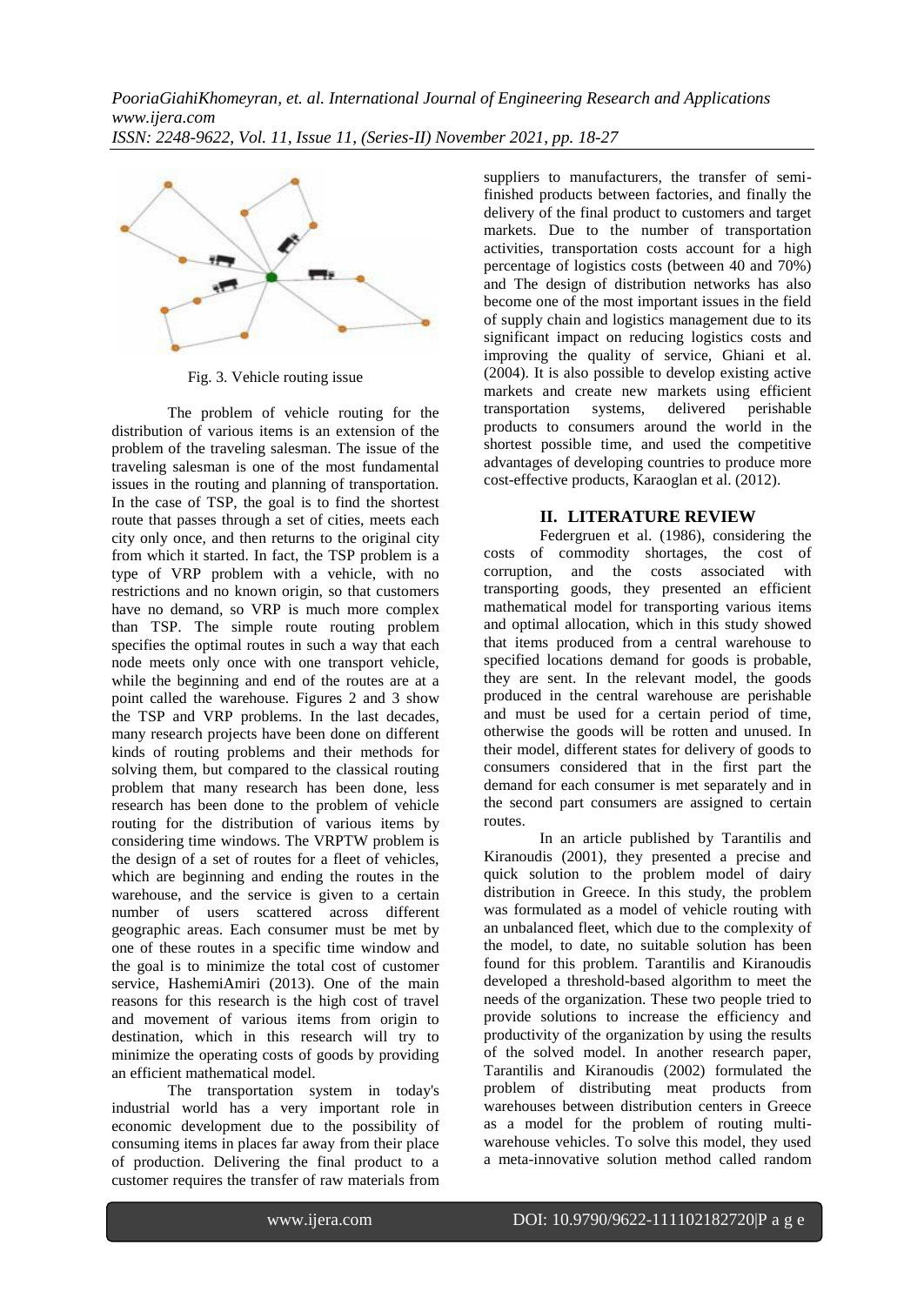search, which shows the high economic savings for the organization.

Hsu and Hung (2003) published a paper on the routing of time-limited vehicles for the distribution of frozen food products. Given the high demand of consumers, they came up with a solution in which more goods should be loaded than consumer demand. The model presented by them specifies limitations such as the number of vehicles required, the carrying capacity and travel time of each vehicle and the relevant routes.

Azi et al. (2004) published an article entitled presenting a Model of Vehicle Routing Problem with Time-Limit Window in which the vehicle model had to be assigned to more than one route in a given day. Applications of this model include the delivery of perishable goods such as food to urban centers, which due to the shortness of the relevant routes, a vehicle can serve several different routes during the day.

In a paper, Belenguer et al. (2005) formulated the problem of the distribution of protein products in an organization in Spain as a model for the problem of vehicle routing with respect to time window constraints. They introduced algorithms to solve the model and presented them as a computer package as a support system to manage the proper distribution of products.

In an article, Ambrosino and Sciomachen (2006) formulated the issue of food distribution in an Italian organization as a model for the problem of navigating a capable vehicle. In this regard, they were looking for a suitable solution for the distribution of two types of goods through the national network. To solve this model, they proposed an innovative two-step approach, in the first stage, consumers are segmented and consumer groups and routes related to each vehicle are identified, and in the second stage, by changing consumers between designated routes, operating costs are minimized.

Zaeri et al. (2007) conducted a research study entitled presenting a Mathematical Model for Newspaper Production and Distribution in which the relationship between production and distribution operations is critical. Given that the issue of newspaper production and distribution is an example of perishable goods, they presented an innovative method in this study that, using clusterto-cluster analysis and the itinerant vendor model, were able to provide relevant routes and points of demand to allocate vehicles.

Hsu et al. (2007) presented a research paper on the problem of vehicle routing with respect to time constraints as well as examining the delivery process of perishable items, a mathematical model for obtaining the optimal delivery route, the capacity of each vehicle and provided the time of departure of the vehicles. Their model minimizes fixed vehicle costs, freight costs, energy consumed, and timewindow fines. In this study, they have discussed the movement time of vehicles, the effect of route traffic on travel time at different hours of the day, temperature changes during the day and changes in the objective function, the limitations and parameters of their model and the algorithm they also introduced TONNH creatively and innovatively to solve the problem model.

Budchar and Sethanan (2009) presented a paper entitled An Innovative Algorithm for Solving the Routing Problem Model of Transportation in the Distribution of Perishable Items Considering the time window constraint, the objective function of the model is kept to a minimum while minimizing total maintenance costs Formulate perishable materials, fuel costs and late payment fines. In this study, Budchar and Sethanan concluded that the number of item distribution centers, the distances between distribution centers, and the number of items transported by vehicles are among the factors affecting the objective function. The results of solving this problem can be used in the real world to minimize the total operating costs of vehicle travel and delivery of items to consumers in the shortest possible time.

In an article, chen et al. (2010) presented a nonlinear programming model to investigate the possible routing problem. In this study, they considered the demand of consumers as a possibility and in the assumptions of the model, the rate of corruption of goods is clear and corruption begins after the production of goods. Therefore, the income of suppliers is not known and depends on the degree of corruption of goods. The objective function of the relevant model is also considered to maximize the expected benefits of suppliers. After solving the problem model, the optimal number of the optimal number of manufactured goods, the time of production start and the routes of vehicles were determined. To solve their research model, they developed an innovative algorithm that incorporates the Nelder-Mead method to solve the vehicle routing problem with time window constraints. The results of solving the model show that the algorithm used was very accurate and efficient.

In an article published by Gong and Fu (2010), they were able to propose a multicharacteristic model for the transportation routing problem of vehicles for the distribution of perishable food in large cities, given the time constraints and in formulating, they considered costs such as production operating costs, fixed vehicle costs, food spoilage costs, and time window costs.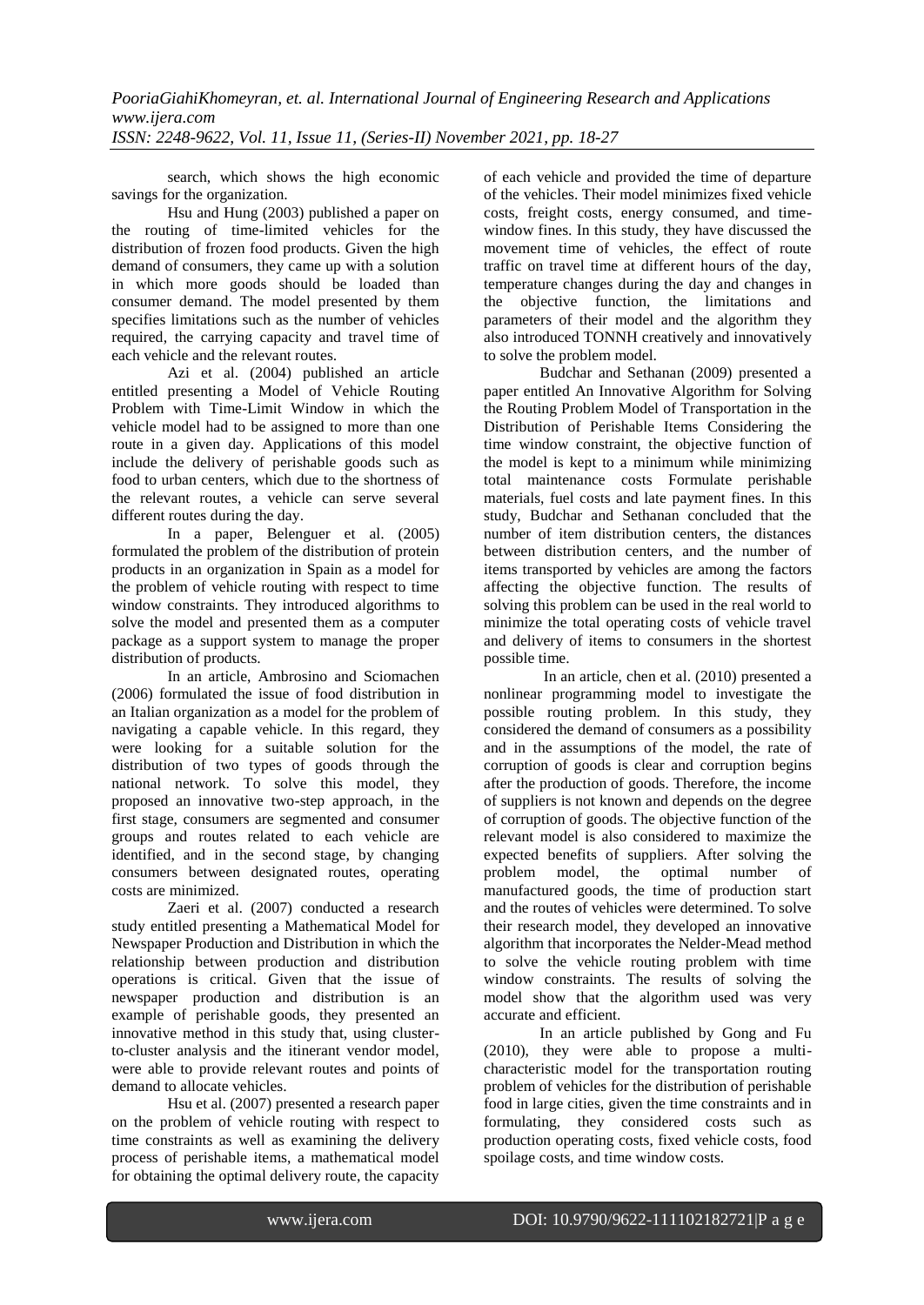In an article, Azi et al. (2010) considered a specific type of vehicle routing in which the vehicle in question travels more than one route in a given business day. In this model, it is possible that not all consumers receive the service and the consumers receive the service, and the determination of consumers to serve them according to consumer-related income minus travel costs, they used an innovative algorithm to solve the problem model.

In an article, Farahani et al. (2012) proved that the quality of perishable products can be increased by reducing the time interval between production and delivery of items. To achieve this goal, they adopted a procedure that integrates products and careful planning for the distribution of items in a continuous structure. The problem model is formulated as an integer linear programming. In this research, the minimum required quality for perishable items is guaranteed. To solve this model, they used an innovative algorithm that classifies the production of items into two stages and offers a solution for their exact integration with the model of distribution of different items. In this way, they were able to reduce the complexity of the problem model and solve the problem in a timely manner.

In an article, Barreto et al. (2012) planned various routes for the distribution of frozen items. Vehicle routing issues are characterized by the

Minimize 
$$
\sum_{i=0}^{N} \sum_{j=0}^{N} \sum_{j \neq i,k=1}^{K} c_{ij} x_{ijk}
$$

subject to:

$$
\sum_{k=1}^{K} \sum_{j=1}^{N} x_{ijk} \leq K, \text{ for } i = 0
$$
 (1)

$$
\sum_{j=1}^{N} x_{ijk} = 1 \text{ for } i = 0 \text{ and } k \in \{1, \cdots, K\}
$$
 (2)

$$
\sum_{j=1}^{N} x_{jik} = 1 \text{ for } i = 0 \text{ and } k \in \{1, \cdots, K\}
$$
 (3)

distribution of frozen items, maintaining the quality of items and preventing their corruption.

## **III. PROBLEM DEFINITION AND MATHEMATICAL MODEL**

The vehicle routing problem is represented by a graph  $G = (V, A)$  in which the set  $V = \{V0,$  $V1...Vn$ } represents a set of nodes and A =  $\{Vi,$ Vj)∣Vi, Vj∈ V, i  $\neq$  j} also represent a set of arcs connecting nodes. Warehouse point V0 and V1 to Vn also indicate consumers. Ci, j associated with each arc (i, j), indicates the distance traveled or the time and expense spent on travel. For each consumer Vi, a delivery demand of di  $\geq 0$  and a withdrawal demand of Pi are considered. If the vehicle k moves on the arc (i, j), the decision variable xi, j, k is number one, otherwise zero will be assigned to it, k indicates the number of vehicles intended, Solomon (1987).

The model considered in this research for the problem of vehicle routing for the distribution of different items is an Np-hard model of VRP problem models. This model includes three decision variables, eleven constraints, four indices and eight parameters, which will be fully described below. The main model of this research is as follows, Kumar et al. (2012).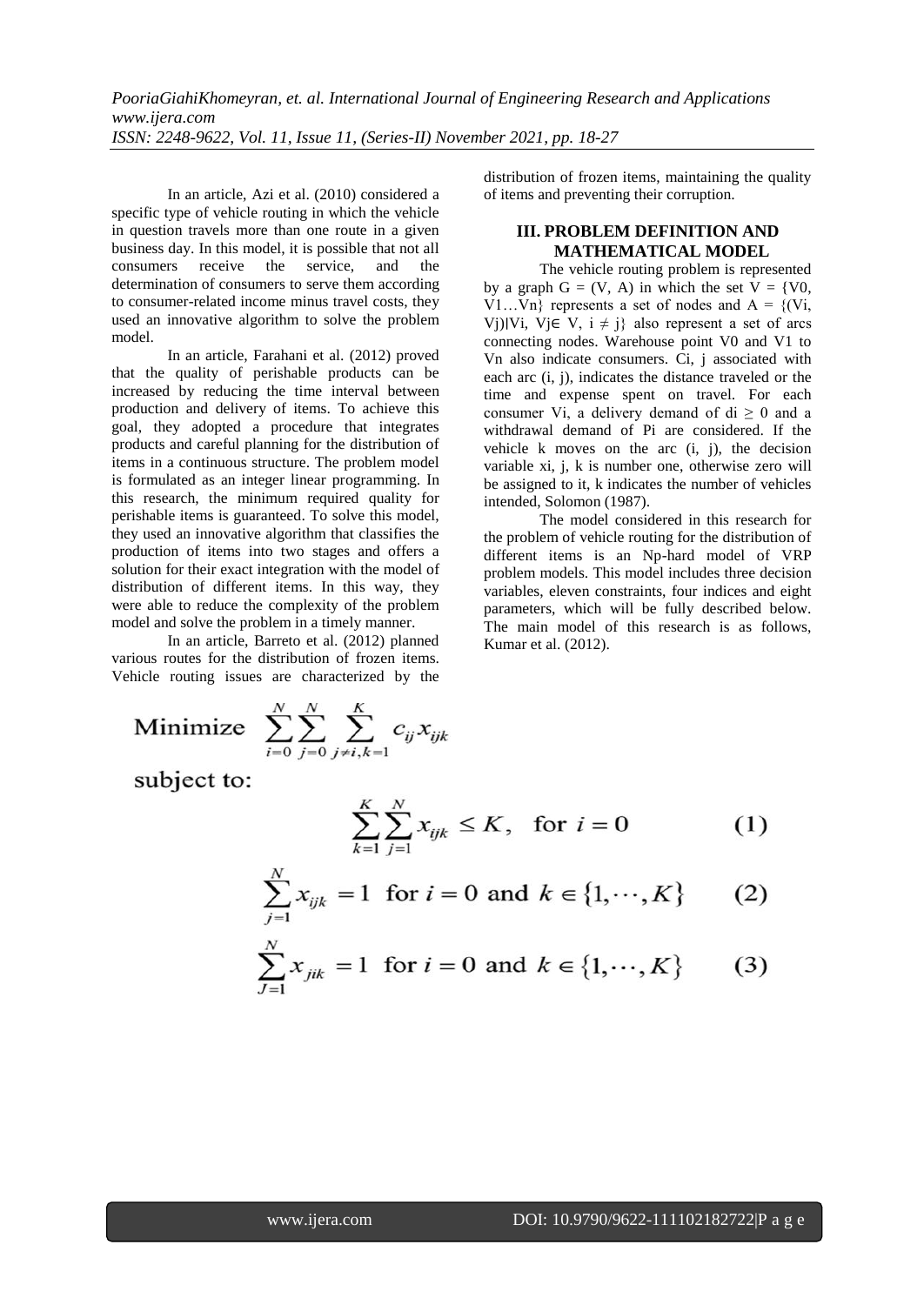$$
\sum_{k=1}^{K} \sum_{j=0, j \neq i}^{N} x_{ijk} = 1, \text{ for } i \in \{1, \cdots, N\}
$$
 (4)

$$
\sum_{k=1}^{K} \sum_{i=0, i \neq j}^{N} x_{ijk} = 1, \text{ for } j \in \{1, \cdots, N\}
$$
 (5)

$$
\sum_{i=1}^{N} m_i \sum_{j=0, j \neq i}^{N} x_{ijk} \le q_k, \text{ for } k \in \{1, \cdots, K\}
$$
 (6)

$$
\sum_{i=0}^{N} \sum_{j=0, j \neq i}^{N} x_{ijk} \left( t_{ij} + f_i + w_i \right) \le r_k, \text{ for } k \in \{1, \cdots, K\} \quad (7)
$$

$$
T_0 = w_0 = f_0 = 0 \tag{8}
$$

$$
\sum_{k=1}^{K} \sum_{i=0, i \neq j}^{N} x_{ijk} \left( T_i + t_{ij} + f_i + w_i \right) \le T_j, \text{ for } i \in \{1, \cdots, K\} \quad (9)
$$

$$
e_i \le (T_i + w_i) \le l_i \quad \text{for } i \in \{1, \cdots, N\}
$$
 (10)

**Sets** 

i: Starting city j: Destination city k: Total number of vehicles N: Total number of customers Principal Decision Variables Ti: Arrival time at node i Wi: Wait time at node i  $Xi[i] \{0,1\}, 0$  if there is no arc from node i to node j, and 1 otherwise Parameters Cij: Cost incurred on arc from node i to j tij: Travel time between node i and j mi: Demand at node i qk: Capacity of vehicle k ei: Earliest arrival time at node i li: Latest arrival time at node i fi: Service time at node i

rk: Maximum route time allowed for vehicle k

The descriptions of the objective function and the constraints of the model are as follows:

The objective function minimizes the operating cost of transport trips. Constraint set 1 guarantees that the number of tours is K by selecting at most K outgoing arcs from the depot  $(i=0)$ .

The constraint set 2 ensures that for each vehicle, there is exactly one outgoing arc from the depot is selected. Similarly, the constraint set 3 ensures that for each vehicle, there is exactly one arc entering into the node with respect to depot  $(i=0)$ . These two constraint sets (constraint set 2 and constraint set 3) jointly ensure that a complete tour for each vehicle is ensured.

The constraint set 4 makes sure that from each node i only one arc for each vehicle emanates from it. The constraint set 5 ensures that for each node j, only one arc for each vehicle enters into it. These two constraints (constraint set 4 and constraint set 5) make sure that each vehicle visits each node only once.

The constraint set 6 sees that for each vehicle, the total demand (load) allocated to it is less than or equal to its capacity.

The constraint set 7 ensures that the total time of travel of the route of each vehicle is less than or equal to the maximum route time allocation to that vehicle.

The constraint set 8 sets the arrival time, waiting time and service time of each vehicle at the depot to zero. The constraint set 9 guarantees that the arrival time of each vehicle at the node j is less than the specified arrival time at that node. The constraint set 10 guarantees that the sum of the arrival time and the waiting time of each vehicle at each node i is more than equal to the earliest arrival time at that node and less more than or equal to the latest arrival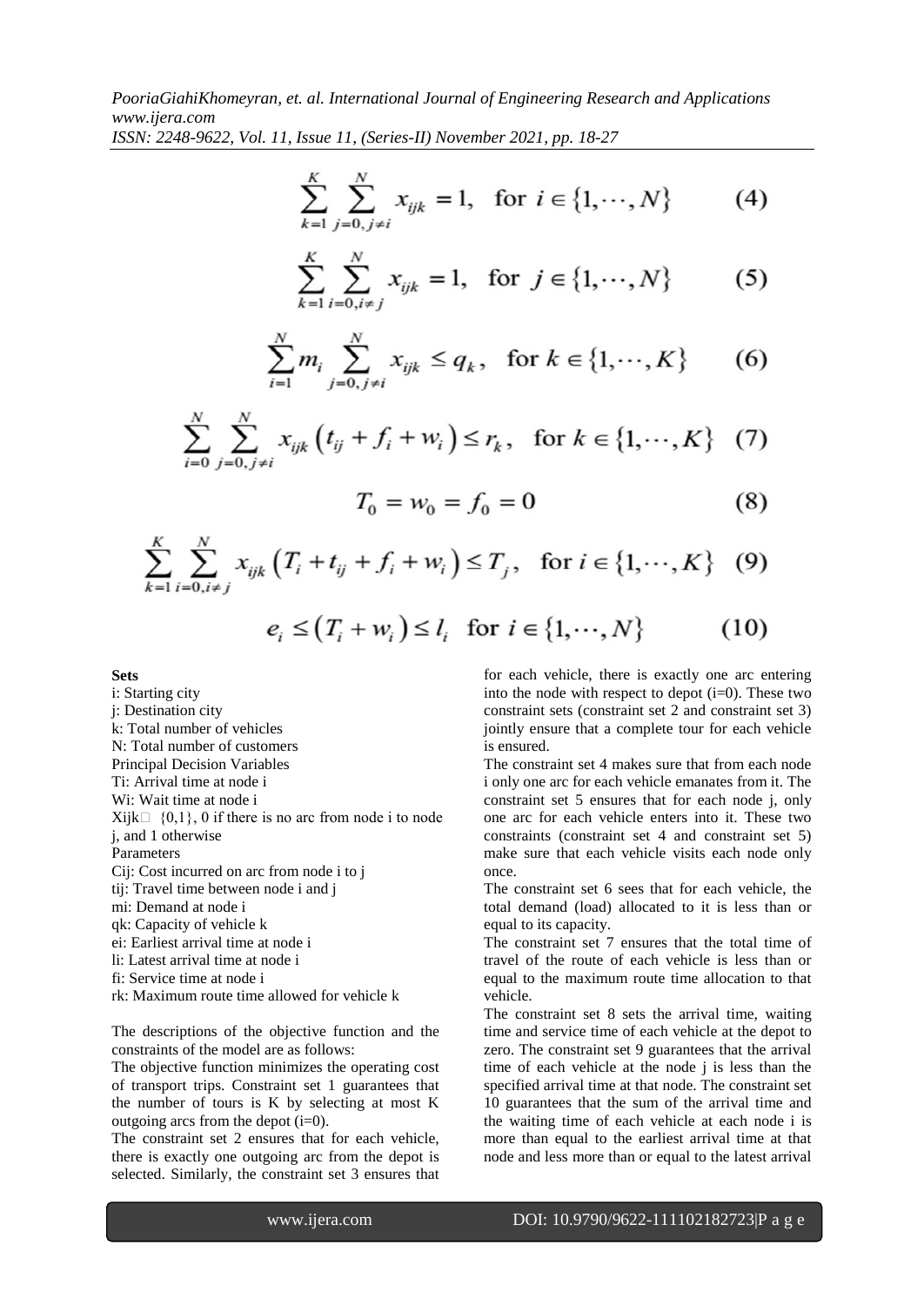time at that node i. Constraint sets 8-10 define the time windows.

#### **Case study**

By examining the transportation system of the Ports and Maritime Organization of Gilan Province (Bandar Anzali), the information required to write the relevant model was obtained, which is as follows.

The information intended for 10 working days is the transportation system of the Ports and Maritime Administration of Gilan Province (Bandar Anzali) and based on the information of these 10 days, the relevant model has been written as an example, the information needed to write a vehicle routing model is as follows.

| Times of first arrival in the city i. |  |     |            |  |       |      |  |
|---------------------------------------|--|-----|------------|--|-------|------|--|
|                                       |  |     |            |  |       |      |  |
| , , , , , , ,                         |  | .os | ግ ወዳ<br>-- |  | ,,,,, | TJ - |  |

Table 4

| Last times of arrival in the city i.     |  |  |  |  |  |  |
|------------------------------------------|--|--|--|--|--|--|
|                                          |  |  |  |  |  |  |
| າາດ<br>חם ג<br>າດຂ<br>шш<br>2 I V<br>--- |  |  |  |  |  |  |

Table 5

| Ш<br>н<br>ı. |  |
|--------------|--|
|--------------|--|

| Duration of service in the city i. |  |  |  |
|------------------------------------|--|--|--|
|                                    |  |  |  |
|                                    |  |  |  |

### Table 7

Maximum time allowed for travel by vehicle k.

| Travel time between city i and city j. |  |     |  |  |  |  |  |
|----------------------------------------|--|-----|--|--|--|--|--|
|                                        |  |     |  |  |  |  |  |
|                                        |  | .80 |  |  |  |  |  |

Table 8

Table 9 Cost of routes traveled between city i and city j.

| ،۵۵ | HER | $\overline{c}$ | 000 | $\mathbf{v}$ | 60( |
|-----|-----|----------------|-----|--------------|-----|

Travel times in Table 8 are in minutes and expenses in Table 9 are in thousands of tomans, and the last three digits are not considered.

In the case study, in addition to the numerical information presented in the tables above, other information is required to write the model, which is presented as follows:

1. The information of the transportation system in this research has been considered as a random sample for 10 working days of the transportation system of the Ports and Maritime Organization of Gilan Province (Bandar Anzali).

2. The transportation system of the Ports and Maritime Organization of Gilan Province (Bandar Anzali) sends various goods and items to all parts of Iran, in this research rectangular wooden boards are considered as an example.

3. vehicles in the Ports Organization includes trucks, 10-wheel and 18-wheel trailers, etc, each of which has a specific capacity, and depending on the type of demand from the customer, the type of vehicle for transporting items and goods is determined.

4. Gilan Ports and Maritime Organization (Bandar Anzali) has 6 private companies active in the field of unloading and loading, in this research,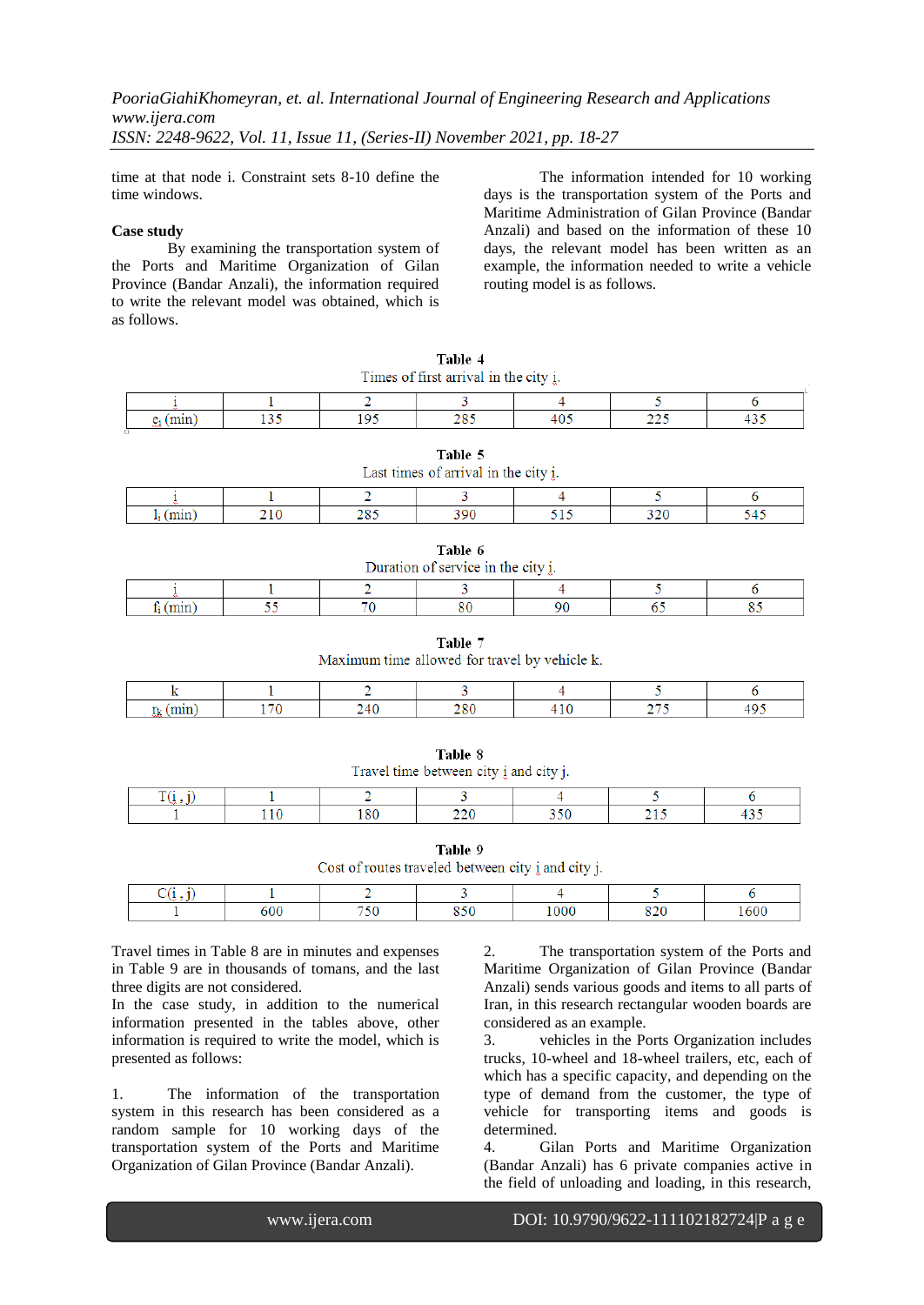Iran Ports Company as an example is considered as the basis of research work for writing the relevant model and the information of this company has been used to write the vehicle routing model.

5. The transportation system of the Ports and Maritime Organization of Gilan Province (Bandar Anzali) sends the relevant items and goods to most cities in Iran. In this research, 6 cities that are applying for rectangular wood boards are considered as an example for writing the relevant model, and the information in this research for writing the model is based on sending rectangular wood boards to these 6 cities and in 10 working days. These 6 cities include: 1- Talesh 2- Astara 3- Qazvin 4- Tehran 5- Shahsavar 6- Sari. The model sets are written in the order of cities, which is arranged according to the respective cities in Tables 10 and 11.

| Table 10                                         |             |  |  |  |  |  |
|--------------------------------------------------|-------------|--|--|--|--|--|
| Set i is related to the starting city.           |             |  |  |  |  |  |
|                                                  | 1,2,3,4,5,6 |  |  |  |  |  |
| Starting city<br>Bandar Anzali Port Organization |             |  |  |  |  |  |
|                                                  |             |  |  |  |  |  |

|                                           | Table 11 |  |  |  |
|-------------------------------------------|----------|--|--|--|
| Destination oities and listed in Table 11 |          |  |  |  |

| Destination cities are itsted in Table 11. |        |        |        |        |           |      |  |
|--------------------------------------------|--------|--------|--------|--------|-----------|------|--|
|                                            |        |        |        |        |           |      |  |
| Destination cities                         | Talesh | Astara | Oazvin | Tehran | Shahsavar | Sari |  |

6. The information obtained to write the research model is only a random sample of the transportation system information of Bandar Anzali Ports Organization (Variables, item and company is randomly selected).

Computational results

Based on the solution of the model by GAMS software, the values related to each decision variable were determined and the operating costs of each vehicle trip to the relevant cities were reduced to a minimum.

|                                                     | Table 12 |  |
|-----------------------------------------------------|----------|--|
| Travel expenses before and after solving the model. |          |  |

| <b>Cities</b>                                     | Talesh | Astara | Oazvin | Tehran | Shahsavar | Sari | Total<br>Costs |
|---------------------------------------------------|--------|--------|--------|--------|-----------|------|----------------|
| Total travel expenses<br>before solving the model | 600    | 750    | 850    | 900    | 1000      | 820  | 4920           |
| Total travel expenses after<br>solving the model  | 521    | 662    | 753    | 808    | 916       | 747  | 4407           |
| The difference between the<br>two costs           | 79     | 88     | 97     | 92     | 84        | 73   | 513            |

Costs are in terms of one thousand tomans. As shown in Table 12, the operational costs of the trip have been reduced, with the highest percentage reduction in the cost associated with the city of Talesh and the lowest percentage of the cost reduction related to the Shahsavar city. The graph of the percentage reduction of travel operating expenses is given in Figure 5.



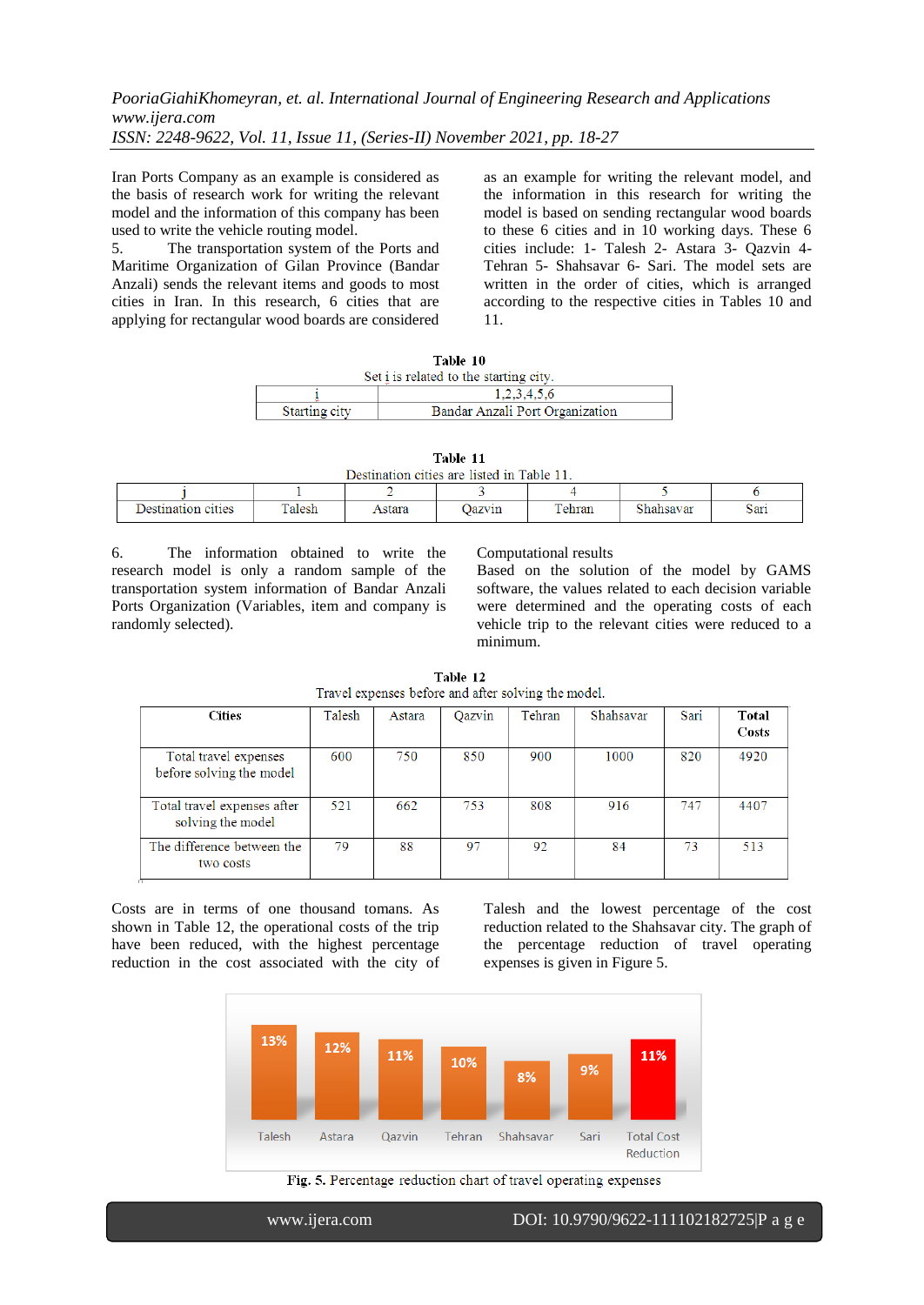The results of the solution were analyzed in Excel software as a statistical chart and the operating costs for the desired routes were minimized.

## **IV. CONCLUSION**

To show the application of the vehicle routing problem according to the data and information of the transportation system of the Ports and Maritime Organization of Gilan Province (Bandar Anzali), a mathematical model for the vehicle routing problem for the distribution of various items was presented. This model was coded in GAMS software environment and the results of optimal problem solving were presented.

The purpose of this study was to write an efficient mathematical model that can be used to minimize the operating costs of vehicle travel, in this regard, one of the models of vehicle routing problem was presented and with a study that was done from the transportation system of the Ports and Maritime Organization of Gilan Province (Bandar Anzali), it was possible to provide a real example of the relevant system for modeling vehicle routing to show the application of the model in this research in the real world, So it is possible to use different mathematical models in different fields to minimize the costs of each organization and increase their performance and efficiency.

#### **REFERENCES**

- [1]. Chen, H.K., Hsueh, C.F., Chang, M.S., 2009. Production scheduling and vehicle routing with time windows for perishable food products. Computers & Operations Research. 36(2), 2311-2319.
- [2]. Dantzig, G.B., Ramser, J.H., 1959. The Truck Dispatching Problem. Management Science. 6(2), 80-94.
- [3]. HashemiAmiri, S.O., 2013. The vehicle routing problem optimization model for reducing fuel consumption, environmental effects consideration, vehicle capacity and time windows constraints in supply chain. Industrial Engineering Department, Iran University of Science and Technology.
- [4]. Ghiani, G., Laporte, G., Musmanno, R., 2004. Introduction to logistics systems planning and control. England, John Wiley & Sons Inc.
- [5]. Karaoglan, I., Altiparmak, F., Kara, I., Dengiz, B., 2012. The location routing problem with simultaneous pickup and delivery: Formulations and a heuristic approach, Omega. 40(4), 465-478.
- [6]. Federgruen, A., Prastacos, G., Zipkin, P.H., 1986. An Allocation and Distribution Model for Perishable Products. Operations Research. 34(12), 75-83.
- [7]. Tarantilis, C.D., Kiranoudis, C.T., 2001. A Meta heuristic algorithm for the efficient distribution of perishable foods. Journal of food engineering. 50(5), 1-9.
- [8]. Tarantilis, C.D., Kiranoudis, C.T., 2002. Distribution of fresh meat. Journal of food engineering. 51(2), 85-91.
- [9]. Hsu, C.I., Hung, S.F., 2003. Vehicle Routing Problem for Distributing Refrigerated Food. Journal of the Eastern Asia Society for Transportation Studies. 5(6), 81-97.
- [10]. Azi, N., Gendreau, M., Potvin, J.Y., 2004. Vehicle Routing for the Home Delivery of Perishable products: the m-Vehicle Case. Interuniversity Research Centre on Enterprise Networks, Logistics and Transportation. 3(4), 19-33.
- [11]. Belenguer, J.M., Benavent, E., Martnez, M.C., 2005. RutaRep: a computer package to design dispatching routes in the meat industry. Journal of Food Engineering. 70(2), 435-445.
- [12]. Ambrosino, D., Sciomachen, A., 2006. A Food Distribution Network problem: A Case Study. Journal of Management Mathematics. 18(4), 33-54.
- [13]. Zaeri, M.S., Shahrabi, J., Pariazar, M., Morabii, A., 2007. A Combined Spatial Cluster Analysis Traveling Salesman problem Approach in Location routing problem: A Case Study in Iran. Industrial Engineering and Engineering Management IEEE International Conference in Singapore. 1599- 1602.
- [14]. Hsu, C.I., Hung, S.F., Li, H.C., 2007. Vehicle Routing Problem with time windows for perishable food delivery. Journal of Food Engineering. 80(10), 465-475.
- [15]. Budchar, N., Sethanan, K., 2009. A vehicle routing heuristic for perishable products with time windows constraint. Conference on Management og Logistics and Supply Chain Management at the Time. 24-29.
- [16]. Chen, P., Huang, H.K., Dong, X.Y., 2010. Iterated variable neighborhood descent algorithm for the capacitated vehicle routing problem. Expert Systems with Applications. 37(4), 1620-1627.
- [17]. Gong, W., Fu, Z., 2010. ABC-ACO for perishable Food Vehicle Routing Problem with Time Windows. International Conference on Computational and Information Sciences. 112-123.
- [18]. Azi, N., Gendreau, M., Potvin, J.Y., 2010. An exact algorithm for a vehicle routing problem with time windows and multiple use of